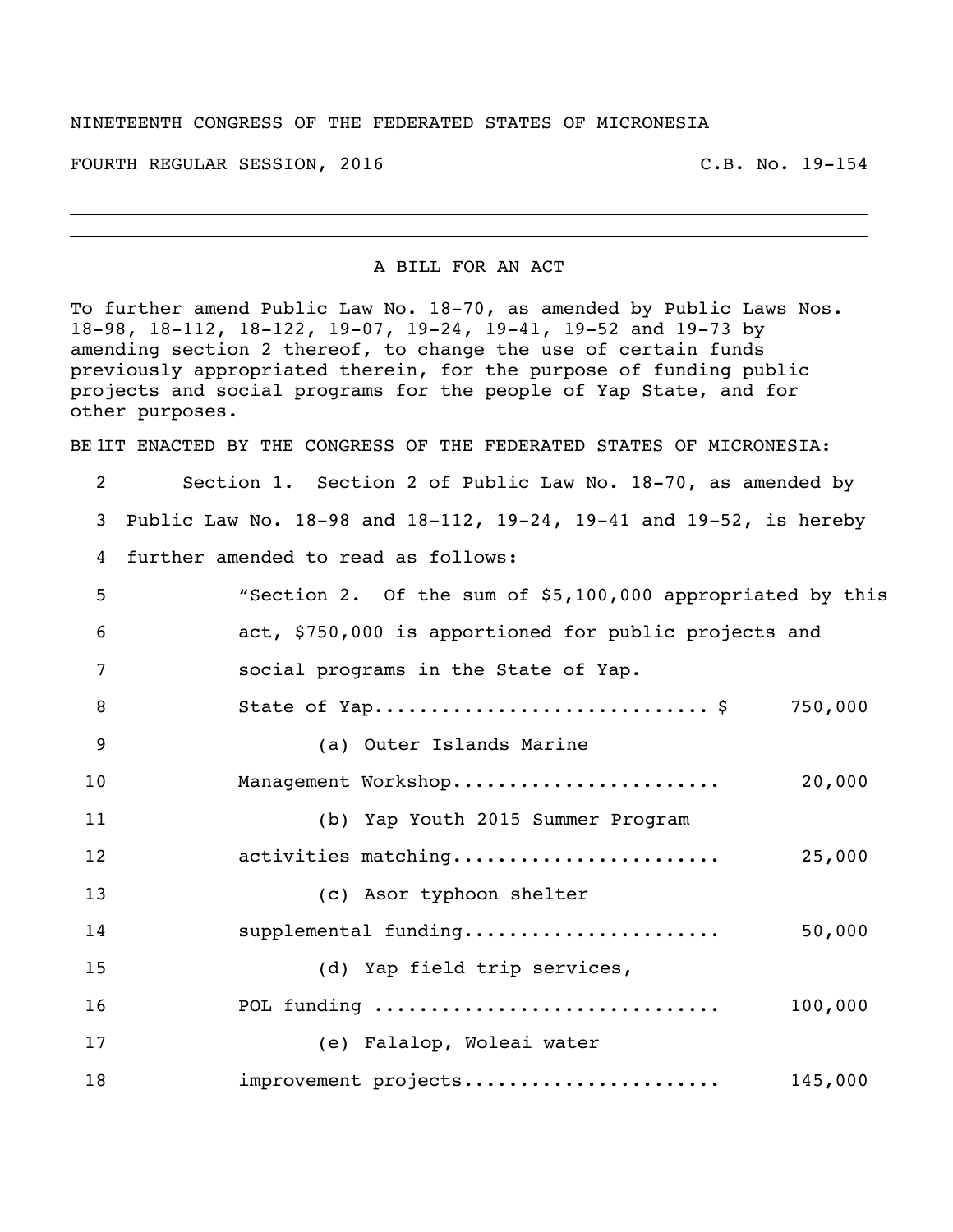| $\mathbf{1}$   | (f) Grants and subsidies - Yap                      |         |
|----------------|-----------------------------------------------------|---------|
| $\overline{c}$ | medical referral revolving fund for uninsured       |         |
| 3              | applicants supplemental\$                           | 100,000 |
| 4              | (g) Purchase of Yap transportation boat             | $-0-$   |
| 5              | (h) Yap Congressional Delegation                    |         |
| 6              | Constituents Outreach and advocacy programs 130,000 |         |
| 7              | (i) Student financial assistance                    |         |
| 8              | (Yapese students at COM-FSM)                        | 75,000  |
| 9              | (j) Technical assessment and evaluation             |         |
| 10             | of MS Hapilmohol                                    | $-0-$   |
| 11             | (k) Woleai women association outboard               |         |
| 12             | motor and garden tools                              | 10,000  |
| 13             | (1) Falalop Ulithi airport                          |         |
| 14             | maintenance program                                 | 10,000  |
| 15             | (m) Fais airport maintenance program                | 10,000  |
| 16             | (n) Council of Tamol vehicle $\ldots \ldots$        | 25,000  |
| 17             | (o) Tomil road maintenance                          | 30,000  |
| 18             | (p) Council of Tamol air                            |         |
| 19             | conditioners and windows $[10,000]$                 | 3,794   |
| 20             | (q) Tegailap Island Community                       |         |
| 21             | Center water project                                | 10,000  |
| 22             | $(r)$ Council of Tamol subsidy                      | 6,206"  |
| 23             |                                                     |         |
| 24             |                                                     |         |
| 25             |                                                     |         |

 $2 \times 2$